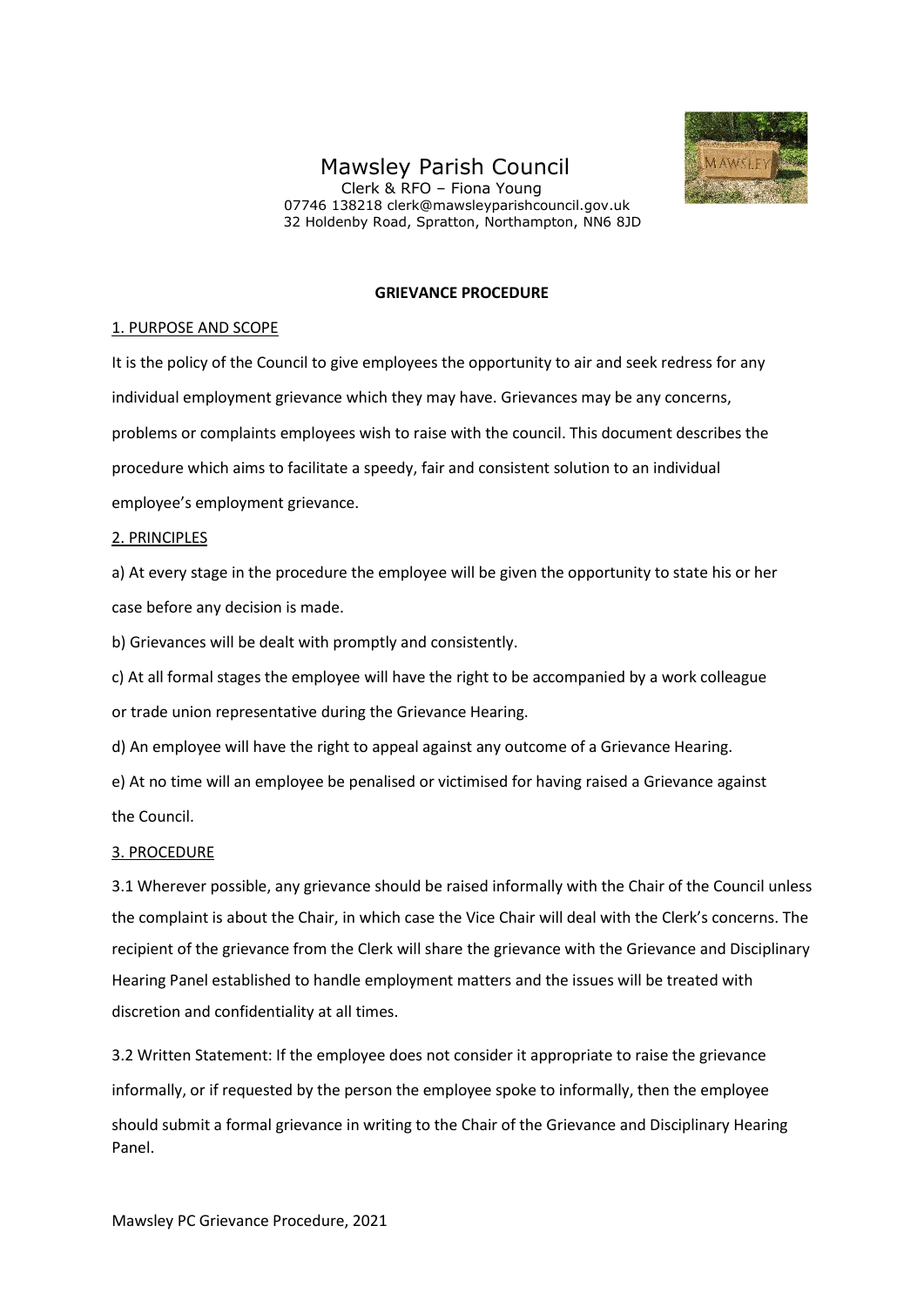3.3 Meeting or Hearing: Where possible, within five working days of receipt of a written complaint, the Chair of the Grievance and Disciplinary Hearing Panel will arrange a meeting with the employee. The Chair of the Hearing Panel will endeavour to make the meeting arrangements mutually convenient and will arrange a confidential location, free from interruptions. The Chair of the Hearing Panel will investigate the substance of the complaint and hear submissions from the employee concerned together with

such other submissions or evidence as he/she shall consider appropriate and take such steps as he/she considers necessary to resolve the issue raised. It may be necessary to adjourn the meeting in order for an investigation to take place. Careful consideration of the evidence and the necessary steps required to resolve the problems will be given to the grievance. The employee may call witnesses by prior arrangement with the Hearing Panel.

There is no right for a Member or employee implicated in an employee's grievance to cross examine the aggrieved during a grievance hearing but the panel may wish to make its own investigations through interviewing these individuals and/or other witnesses separately. The Hearing Panel may ask the employee what he or she would like to happen as a result of raising the grievance.

3.4 Response: The Hearing Panel Chair will advise the decision to the employee in writing and, where appropriate, include an action plan to assist in the resolution of the problem. The Hearing Panel will consider the options and costs in a timely fashion, then agree and publicise the workable solutions, monitor, review, and learn from the experience. The SLCC may be consulted should the Council wish to explore mediation between two parties.

3.5 Appeal: If the employee is dissatisfied with the decision of the Hearing Panel he/she may appeal against the decision to the Chair of the Hearing Panel by written notice within five working days of the decision. An Appeal may be raised if:

- The employee thinks the finding, or action plan, is unfair.
- New evidence has come to light.
- The employee thinks that the procedure was not applied properly.

On receipt of the appeal the Council's Appeals Panel will arrange to meet and consult with the employee, the Members concerned and any other persons, as he/she considers appropriate without unreasonable delay. The Appeal Hearing Chair will consider the

issues and take all such steps, as he/she may consider necessary to resolve those issues. Where the council's Chair has chaired the initial grievance meeting the Vice Chair of the Council or Chair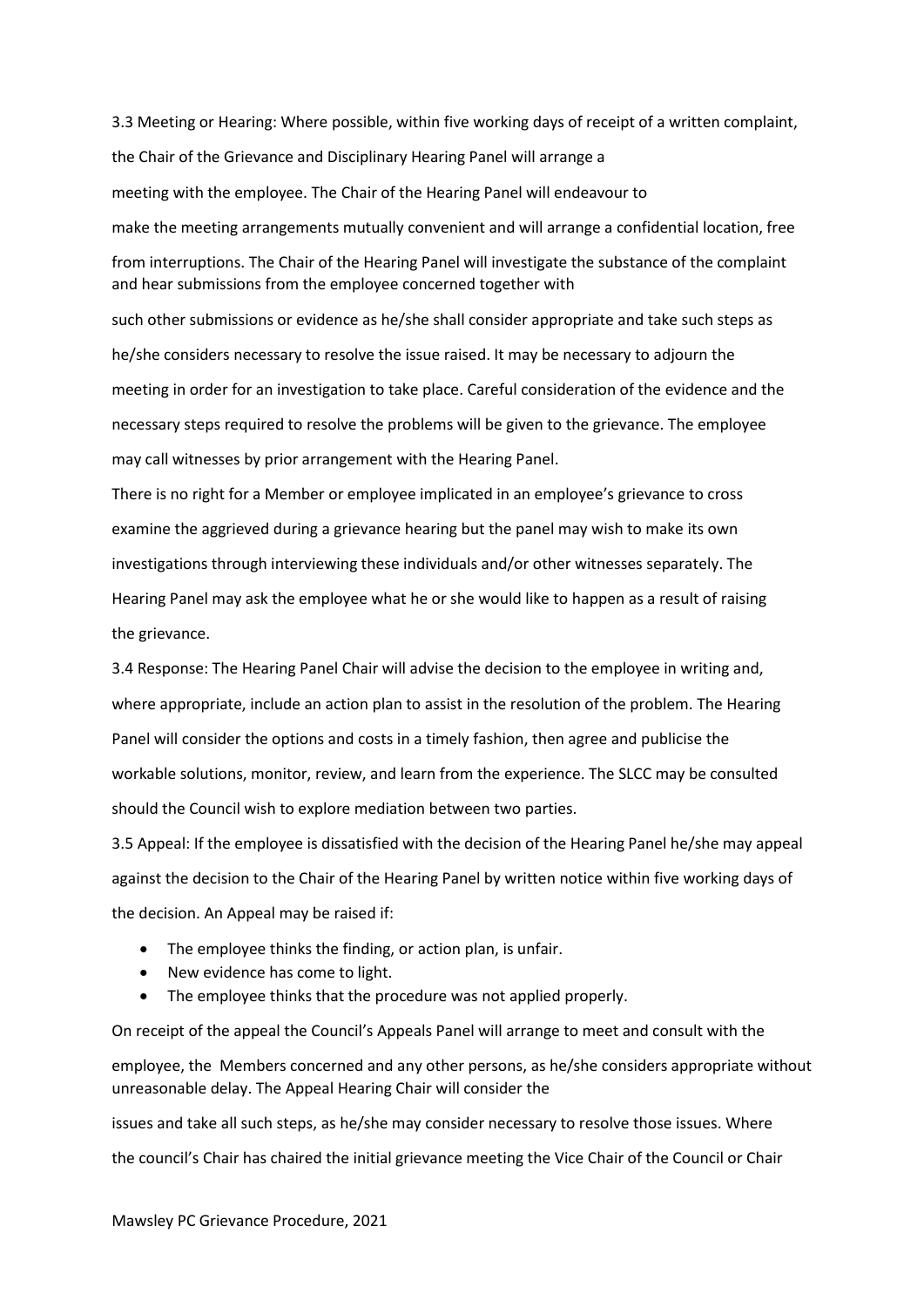of the Hearing Panel will hear the appeal and the decision of the Appeal Hearing will be final. The Council will ensure that the Members involved in the hearings are able to act impartially and reasonably at all times. The outcome of the appeal will be conveyed to the employee in writing in a timely manner.

3.6 Bullying or Harassment: If a grievance concerns alleged bullying or harassment the matter should be reported promptly to a Member of the Council if the grievance is against the Clerk. The complaint will be investigated and any action taken and any resolution achieved will be reported back. If the solution is not satisfactory to the complainant, the matter will be discussed further and, if appropriate, an alternative solution agreed. The decision at this stage will generally conclude the enquiry. If a further appeal or review is available the employee will be notified. As a result of an investigation into a claim of harassment disciplinary action may be instigated against any alleged perpetrators of the action or in the case of alleged perpetrators being elected Members a Code of Conduct complaint lodged by the Council through the Standards process. The Council's Anti Bullying Policy should be referred to for further details.

3.7 Right to be Accompanied: At any formal stage of the procedure an employee may be accompanied by a fellow employee of their choice or their trade union representative or official of a trade union (appropriately accredited) but as this is an internal procedure they will not be entitled to be accompanied by any external supporter e.g. partner, parent, solicitor etc. To exercise this right the employee should make a reasonable request. The companion will be allowed to address the hearing, put and sum up the employee's case, respond to views expressed at the hearing and to confer with the employee during the hearing (sometimes in an adjournment) but is not allowed to answer questions on the employee's behalf, address the hearing if the employee does not wish it or prevent the employer from explaining their case. 3.8 Hearing Panels In situations where individual members are implicated in the dispute or have undertaken an investigatory role then they will be substituted as panel members. 3.9 Confidentiality: So far as is reasonably practicable, the Council will keep any grievance or complaint of harassment confidential between the Member investigating the grievance or complaint, the employee and the person about whom the grievance or complaint is made. If it is necessary to investigate the matter with any other employee or person, the employee will be so advised.

Mawsley PC Grievance Procedure, 2021